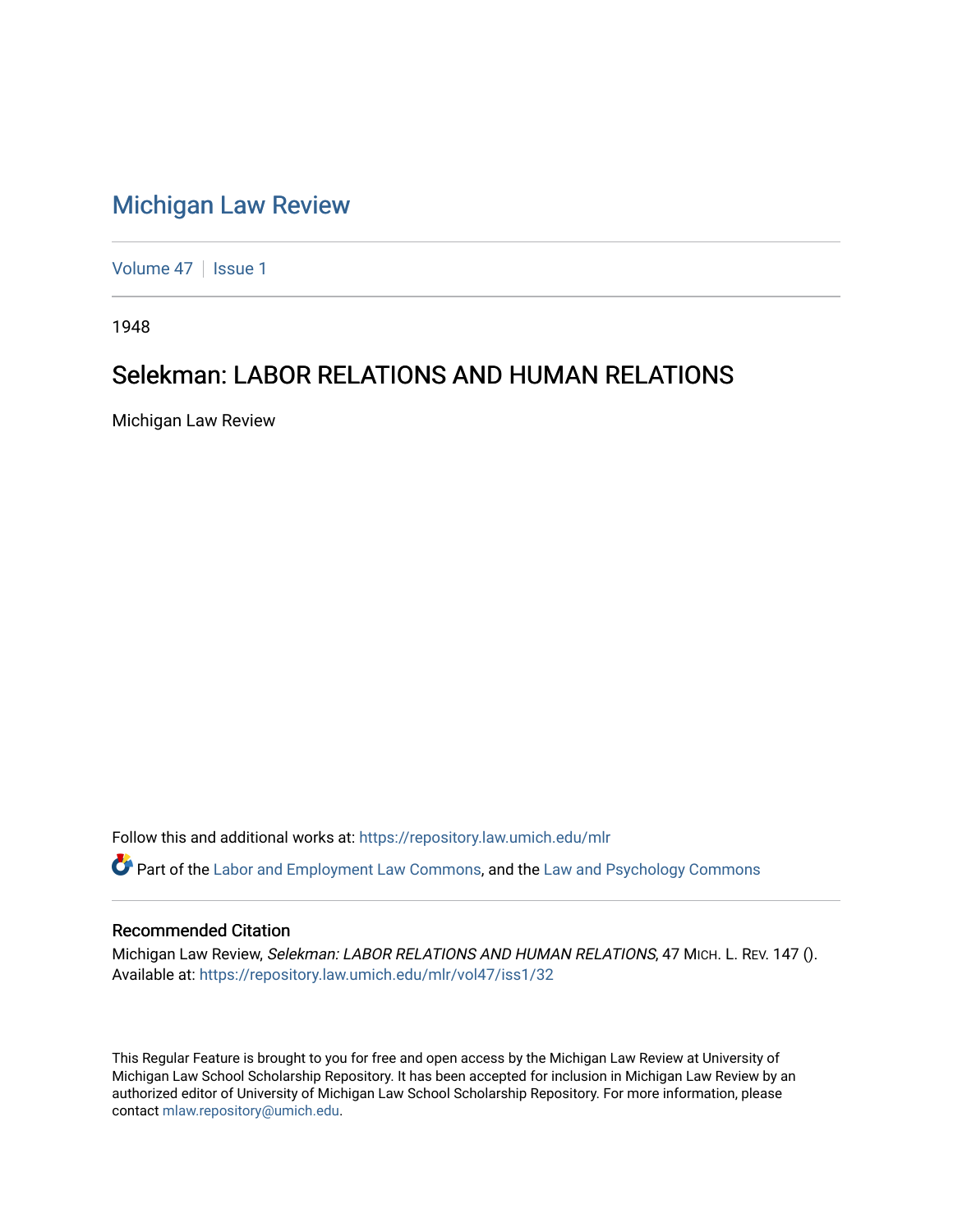LABOR RELATIONS AND HUMAN RELATIONS. By *Benjamin M. Selekman.*  New York: McGraw-Hill. 1947. Pp. ix, 255. \$3.

Unlike other fields of human relations in which cooperation seems to be instinctive, labor relations are dominated by a spirit of conflict. In explanation, the author, who is professor of labor relations at the Harvard Graduate School of Business Administration, emphasizes the militancy required of the labor movement during the transitional period of the last fifteen years and the lack of any feeling of mutuality on the part of management and labor as producers for the public's needs. Legislation is discarded as a possible solution except in the area of great abuse. Instead Professor Selekman believes that mature leadership and recognition of the individual anxieties and apprehensions of the men in the shop may lead to the building of a satisfactory joint relationship. The book is concerned with the development of this relationship in the stages of organization, negotiation, and administration of the agreement, through the training of foremen and stewards and the cultivation of a feeling of participation on the part of the employees. The grievance procedure is given particular attention, and it is urged that a clinical, rather than a legalistic, approach be taken. Many grievances which might be discarded as ungrounded when a legal standard is imposed may have great significance as indicia of underlying shop emotions. In much the same manner, the resistance to shop change must be considered by management as one of the principal factors in any realistic approach to technological and other changes. A plea is made for maturity on the part of managers and labor leaders. Although this is made particularly difficult in the latters' case